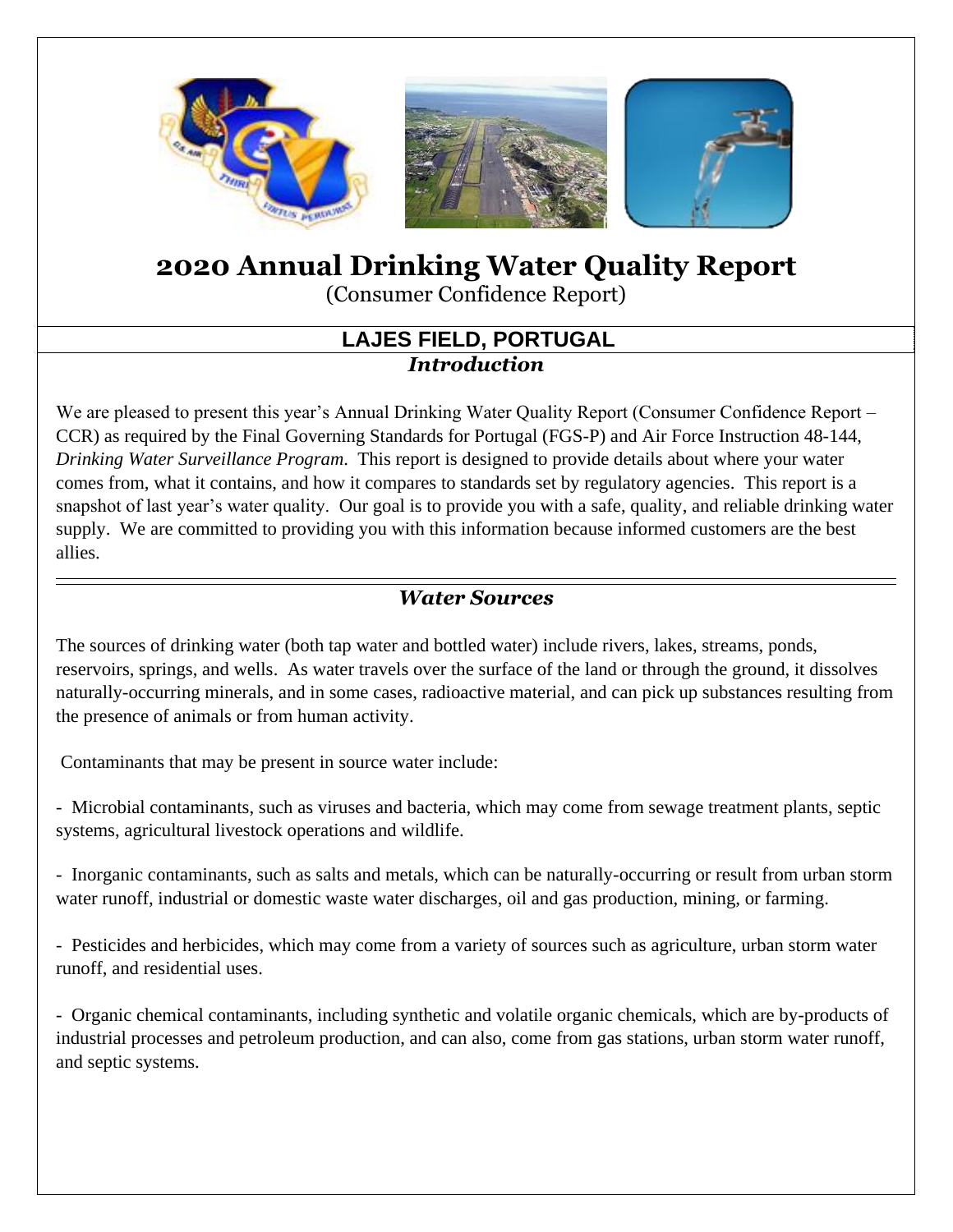- Radioactive contaminants, which can be naturally-occurring or be the result of oil and gas production and mining activities.

## *Where Do We Get Our Drinking Water?*

Lajes Field operates one potable water system; this system is defined as a Public Water System (PWS) according to the FGS-Portugal. The USAF water distribution at Lajes Field is supplied by eight active wells. Seven wells are located off-base between the nearby communities of Lajes and Fontinhas, well 8 is located within the base boundary. The raw water is pumped to building T-925 on the base where it is disinfected using sodium hypochlorite. The disinfected water from T-925 is then pumped and stored in 60,000-gallon tanks (T871R and T-826) where it is again disinfected and discharged into the distribution system.

## *Drinking Water and Your Health*

All drinking water, including bottled water, may reasonably be expected to contain at least small amounts of some contaminants. The presence of contaminants does not necessarily indicate that the water poses a health risk. More information on contaminants and potential health effects can be obtained by calling Bioenvironmental Engineering (BE) at DSN 479-2220 (0049-6371-46-2220). According to the Environmental Protection Agency, some people may be more vulnerable to contaminants in drinking water than the general population. Immunocompromised individuals such as those with cancer undergoing chemotherapy, those who have undergone organ transplants, those with HIV/AIDS or other immune system disorders, some elderly, and infants are at a higher risk of waterborne illness. These people should seek advice about drinking water from their health care providers.

## *A Final Word on Water Quality*

Your water quality team at Lajes Field works around the clock to provide safe, dependable water at every tap. But they can only ensure the success of today's mission if everyone contributes. Tomorrow's success will depend on all of us, working together, to protect our vital water resources. Remember, the water we use does not quickly return to the aquifer, but is, for the most part, "consumed" by our actions. The military installation (Lajes Field) and many nearby villages draw water from the same aquifer. Conservation is therefore essential to protect our water supply. You should also consider ways you can reduce your water consumption, i.e., don't let the water run while brushing your teeth, take a shower vs a bath. There are numerous ways to save our most valuable natural resource for us and the future of our children. If you have ideas to reduce usage and contamination of this valuable resource submit it to the Ramstein AB Drinking Water Quality Working Group via the Lajes Field IDMTs. These efforts will help protect the future water supply by reducing the overall consumptive use.

#### *Customer Views Welcome*

For more information on this report or base drinking water quality, please call BE at DSN 479-2220 (0049- 6371-462220) or CES Environmental Management Flight at DSN 480-7712.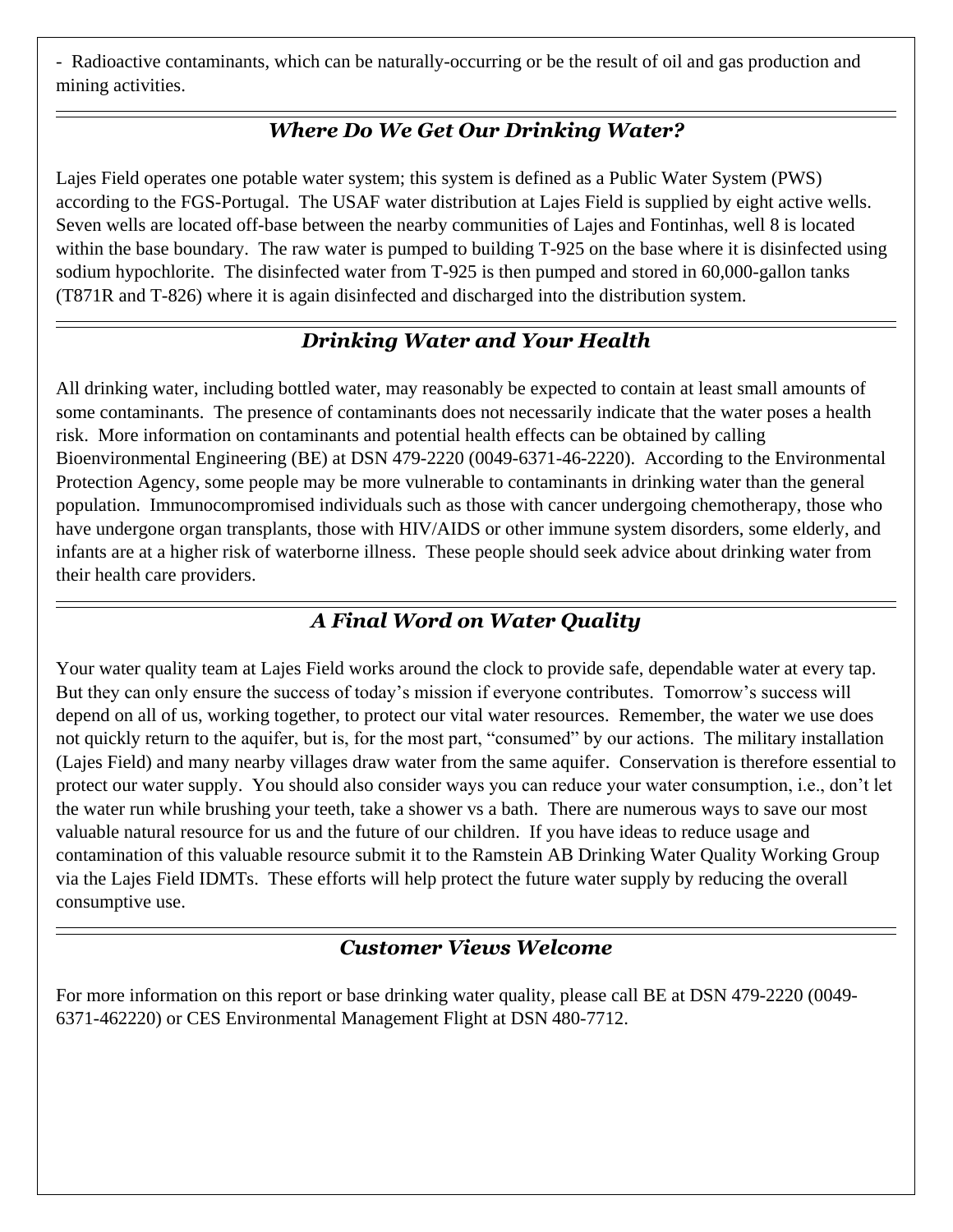## *Definitions and Abbreviations*

**Action Level (AL):** The concentration of a contaminant which, if exceeded, triggers treatment or other requirements which a water system must follow.

**Average:** Regulatory compliance with some MCLs are based on running annual average of monthly samples.

**Maximum Contaminant Level (MCL):** The highest level of a contaminant that is allowed in drinking water. MCLs are set as close to the MCLGs as feasible using the best available treatment technology.

**Maximum Contaminant Level Goal (MCLG):** The level of a contaminant in drinking water below which there is no known or expected risk to health. MCLGs allow for a margin of safety.

**Maximum Residual Disinfectant Level (MRDL):** The highest level of disinfectant allowed in drinking water. There is convincing evidence that addition of a disinfectant is necessary for control of microbial contaminants.

**Maximum Residual Disinfectant Level Goal (MRDLG):** The level of a drinking water disinfectant below which there is no known or expected risk to health. MRDLGs do not reflect the benefits of the use of disinfectants to control microbial contamination.

**ppm**: milligrams per liter or parts per million – or one ounce in 7,350 gallons of water.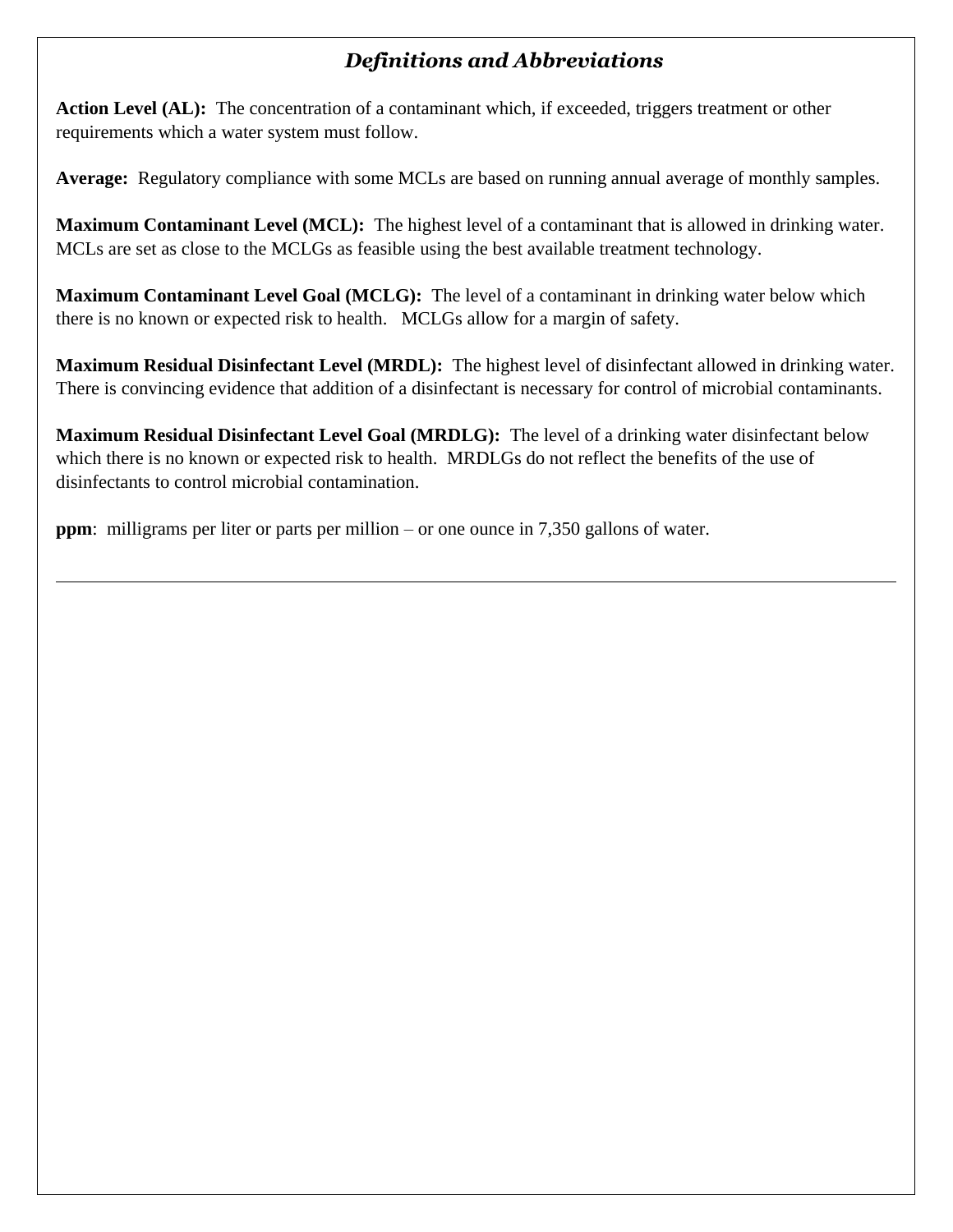#### *About the Following Pages*

The table below lists all of the drinking water contaminants that we detected during the calendar year of this report. Although more than **115 contaminants** were tested, only those substances listed below were detected in our water. The FGS-P requires us to monitor for certain contaminants less than once per year because the concentrations of these contaminants do not vary significantly from year to year, or the system is not considered vulnerable to this type of contamination.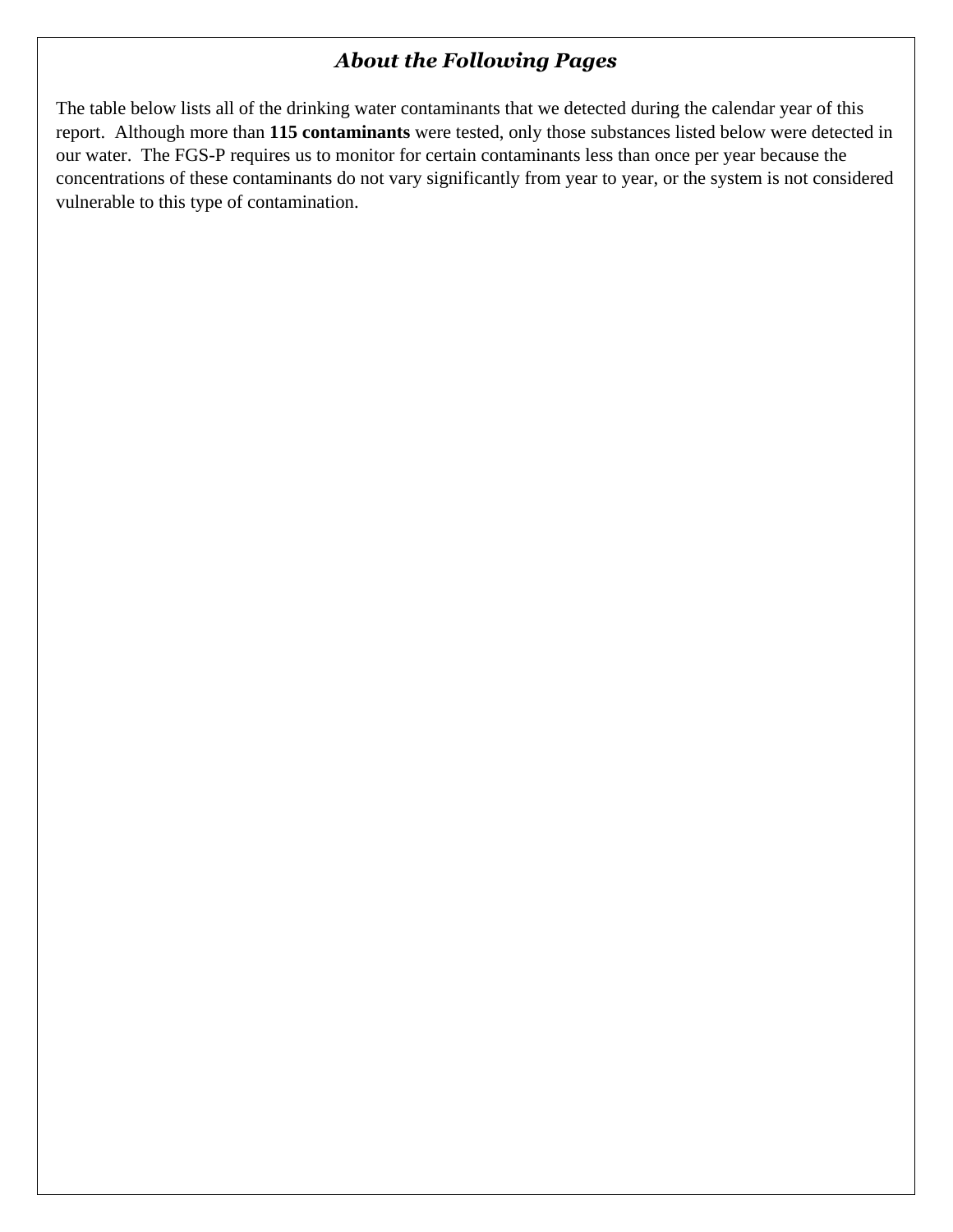#### *Coliform Bacteria*

| <b>Maximum</b><br><b>Contaminant Level</b><br>Goal | <b>Total Coliform</b><br><b>Maximum</b><br><b>Contaminant Level</b> | <b>Highest No. of</b><br>Positive(s) | <b>Fecal Coliform or</b><br>Positive E. Coli or<br>E. Coli Maximum<br><b>Contaminant Level</b> |  | <b>Violation</b> | <b>Likely Source of Contaminant</b>   |
|----------------------------------------------------|---------------------------------------------------------------------|--------------------------------------|------------------------------------------------------------------------------------------------|--|------------------|---------------------------------------|
|                                                    | positive monthly<br>sample.                                         |                                      |                                                                                                |  |                  | Naturally present in the environment. |

#### *Lead and Copper*

| <b>Lead and</b><br>Copper | <b>MCLG</b> | <b>Action Level</b> | <b>Level Found</b> | 90 <sup>th</sup><br><b>Percentile</b> | # Sites Over<br>AL | <b>Units</b> | <b>Violation</b> | <b>Likely Source of Contaminant</b>                                                                           |
|---------------------------|-------------|---------------------|--------------------|---------------------------------------|--------------------|--------------|------------------|---------------------------------------------------------------------------------------------------------------|
| Copper                    | 1.3         | $\cdot$ .3          | $0.069 - 1.1$      | 1.1                                   |                    | mg/L         |                  | Erosion of natural deposits; leaching from wood<br>preservatives; corrosion of household plumbing<br>systems. |
| Lead                      |             | 0.01                | $0.0013 - 0.024$   | 0.014                                 |                    | mg/L         |                  | Corrosion of household plumbing systems;<br>erosion of natural deposits.                                      |

#### *Required Additional Health Information for Lead*

If present, elevated levels of lead can cause serious health problems, especially for pregnant women and young children. Lead in drinking water is primarily from materials and components associated with service lines and home plumbing. Lajes Field is responsible for providing high quality drinking water, but cannot control the variety of materials used in plumbing components. When your water has been sitting for several hours, you can minimize the potential for lead exposure by flushing your tap for 30 seconds to 2 minutes before using water for drinking or cooking. If you are concerned about lead in your water, you may wish to have your water tested. Information on lead in drinking water, testing methods, and steps you can take to minimize exposure is available from the Safe Drinking Water Hotline or at [http://www.epa.gov/safewater/lead.](http://www.epa.gov/safewater/lead)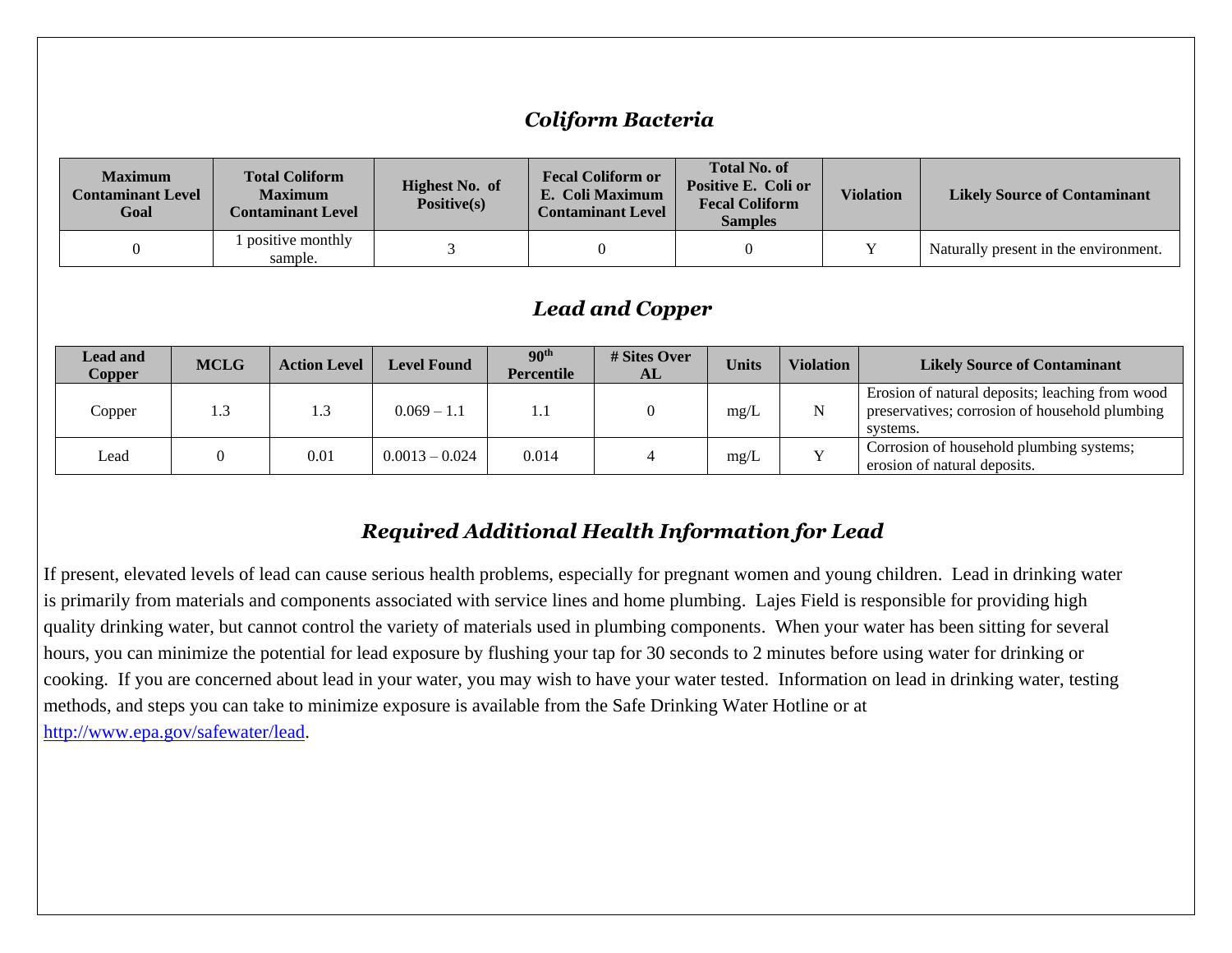## *Regulated Contaminants*

| <b>Disinfectant Residual</b> | <b>Average Level</b> | <b>Minimum Level</b> | <b>Maximum Level</b> | <b>MRDL</b> | <b>MRDLG</b> | <b>Unit of</b><br><b>Measure</b> | <b>Source of Contamination</b>              |
|------------------------------|----------------------|----------------------|----------------------|-------------|--------------|----------------------------------|---------------------------------------------|
| Chlorine (Free)              | 0.44                 | 0.02                 |                      | 4.0         | <4.0         | mg/L                             | Water additive used to control<br>microbes. |

| <b>Inorganic Contaminants</b>     | <b>Highest</b><br>Level<br><b>Detected</b> | <b>Range of Levels</b><br><b>Detected</b> | <b>MCLG</b> | <b>MCL</b> | <b>Units</b> | <b>Violation</b>                   | <b>Likely Source of Contamination</b>                                                           |
|-----------------------------------|--------------------------------------------|-------------------------------------------|-------------|------------|--------------|------------------------------------|-------------------------------------------------------------------------------------------------|
| Barium                            | 0.0079                                     | Sampled once                              |             | ∠          | mg/L         | N                                  | Discharge of drilling wastes; discharge from metal refineries;<br>Erosion of natural deposits.  |
| <b>Bromate</b>                    | < 0.0079                                   | All the same                              |             | 0.01       | mg/L         | $Y - \mathrm{See}$<br><b>Below</b> | By-product of drinking water disinfection                                                       |
| Nitrate (measured as<br>Nitrogen) | 4.9                                        | Sampled Once                              | 10          | 10         | mg/L         | $\mathbf N$                        | Runoff from fertilizer use; leaching from septic tanks, sewage;<br>erosion of natural deposits. |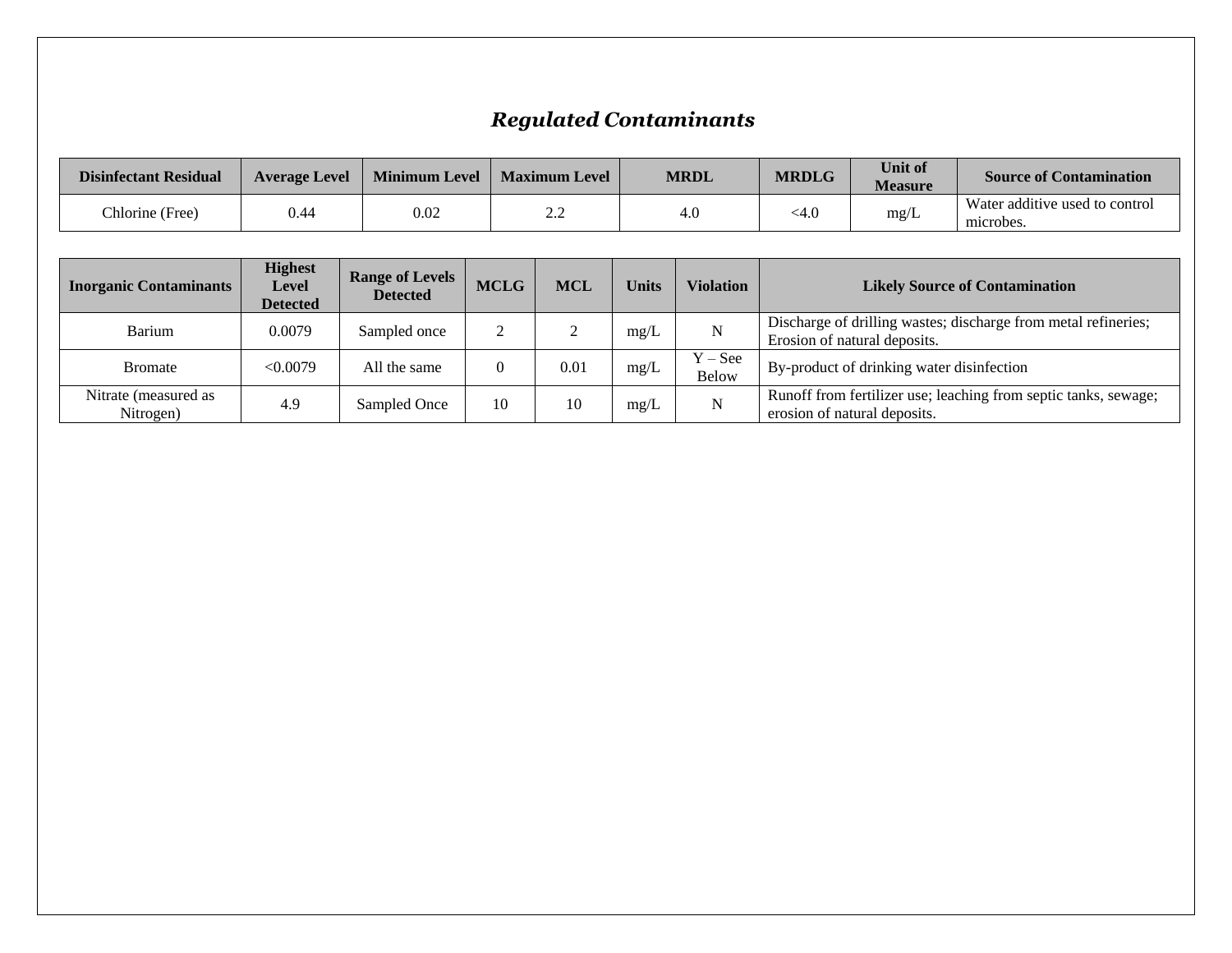#### *Violations*

#### **Bromate**

A life time of drinking bromate at these levels has an increased lifetime cancer risk of 2 in 10,000 – if consumed every day over the life time. Some people who ingested large amounts of bromate had gastrointestinal symptoms such as nausea, vomiting, diarrhea and abdominal pain. Some individuals who ingested very high concentrations of bromate also experienced kidney effects, and nervous system effects and hearing loss. However, these people were exposed to bromate levels thousands of times the amount the amount in the FGS-S.

| <b>Violation Type</b> |              |     | Violation Begin   Violation End   Violation Explanation                                                                                                                                                                                                                                                                                                                                                                                                                                                                               |
|-----------------------|--------------|-----|---------------------------------------------------------------------------------------------------------------------------------------------------------------------------------------------------------------------------------------------------------------------------------------------------------------------------------------------------------------------------------------------------------------------------------------------------------------------------------------------------------------------------------------|
| <b>MCL</b>            | 28 June 2019 | TBD | BE performed sampling of Lajes Field drinking water system for Bromates on 28 June 2019. Bromate levels from this<br>monitoring event were found to be in exceedance of the 0.01 mg/L (equivalent to ppm) of the MCL. Water sampling results<br>from Lajes Field Air Base are compared to the FGS-P criteria of 0.01mg/L. Bromate is a byproduct of the water treatment<br>disinfection process and we believe the exceedance of Bromate is due to the high level of free available chlorine (FAC) in the<br>water system for CY2019. |
|                       |              |     | While not over the MCL of 4 mg/L, the levels of FAC were greater than the FGS-P recommended limits of 0.2-0.6 mg/L.<br>Working with Lajes Field CE Environmental personnel, we have reduced the level of FAC to the recommended level for the<br>installation. Also, we have put a process in place to verify the FAC to be in the recommended limits before collecting the<br>water samples to analyze for Bromate. We followed this procedure/method in our last sampling event and the Bromate<br>results were all "non-detected". |
|                       |              |     | In an effort to provide statistical data and/or provide a data trend, the BE office will continue to sample for Bromate on a<br>quarterly basis. This also serves as a precautionary measure to detect any changes in Bromate levels more expediently. This<br>is not driven by regulatory requirement.                                                                                                                                                                                                                               |
|                       |              |     | Violation ends when four consecutive quarterly samples have a resulting running average below the MCL.<br>Due to COVID-19 quarterly sampling objective was not met for CY20.                                                                                                                                                                                                                                                                                                                                                          |
|                       |              |     |                                                                                                                                                                                                                                                                                                                                                                                                                                                                                                                                       |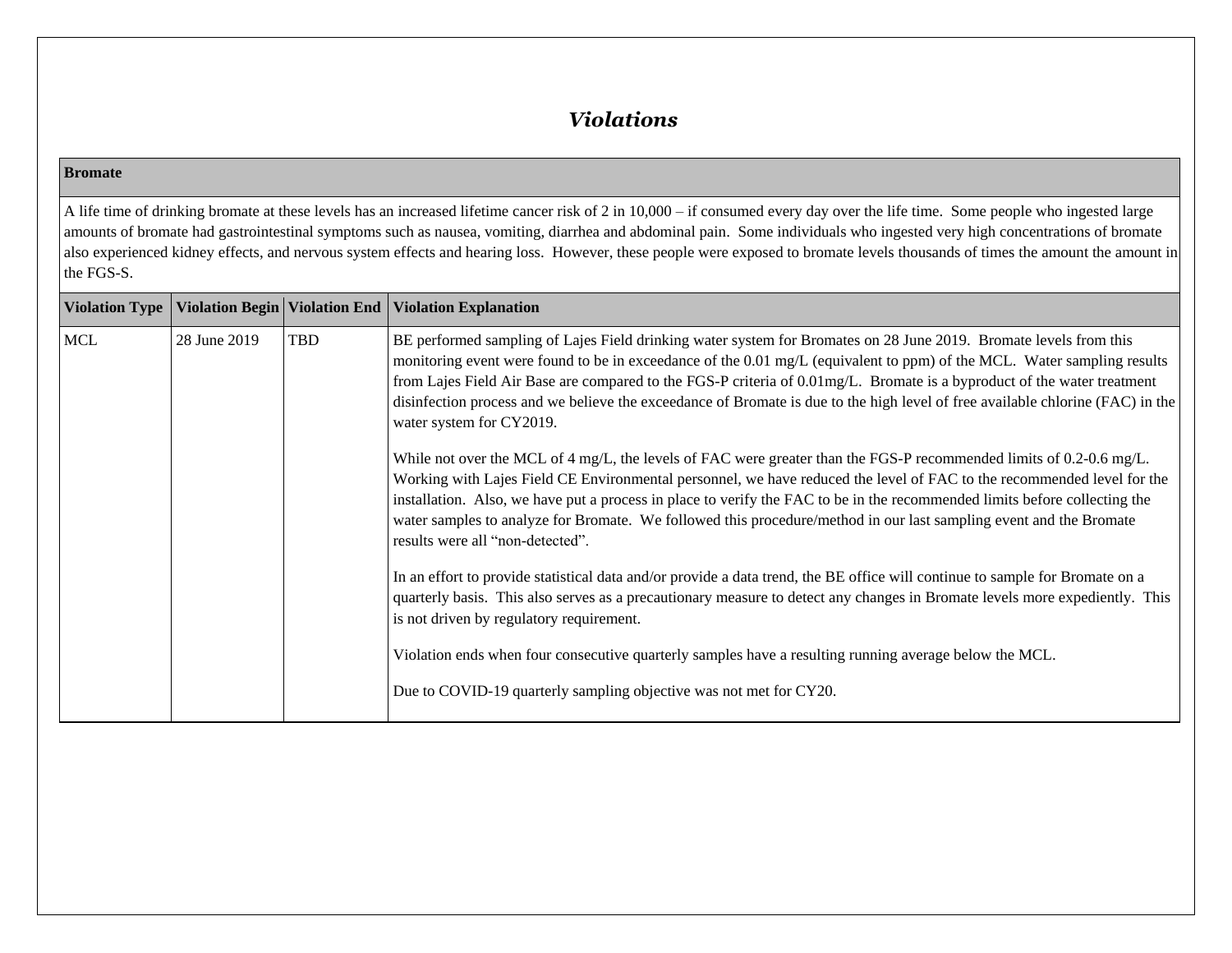#### **Lead**

If present, elevated levels of lead can cause serious health problems, especially for pregnant women and young children. Lead in drinking water is primarily from materials and components associated with service lines and home plumbing. Lajes AB is responsible for providing high quality drinking water, but cannot control the variety of materials used in plumbing components. When your water has been sitting for several hours, you can minimize the potential for lead exposure by flushing your tap for 30 seconds to 2 minutes before using water for drinking or cooking. If you are concerned about lead in your water, you may wish to have your water tested. Information on lead in drinking water, testing methods, and steps you can take to minimize exposure is available from the Safe Drinking Water Hotline or at http://www.epa.gov/safewater/lead.

| <b>Violation Type</b> | <b>Violation Begin</b> |            | Violation End   Violation Explanation                                                                                                                                                                                                                                                                                 |
|-----------------------|------------------------|------------|-----------------------------------------------------------------------------------------------------------------------------------------------------------------------------------------------------------------------------------------------------------------------------------------------------------------------|
| <b>MCL</b>            | 31 July 2020           | <b>TBD</b> | BE performed sampling of the Lajes Air Base drinking water system for Lead on 31 July 2020. Lead levels from this<br>monitoring event were found to be in exceedance of the 0.01 mg/L (equivalent to ppm) of the MCL. Lead is a byproduct<br>of corrosion of household plumbing systems; erosion of natural deposits. |
|                       |                        |            | Due to the exceedance, BE will collect additional water samples every six months. Violations will end with two<br>consecutive six month monitoring periods with no exceedances.                                                                                                                                       |
|                       |                        |            | Due to the COVID-19 outbreak, increased sampling for Lead was not accomplished in CY20.                                                                                                                                                                                                                               |
|                       |                        |            | Sampling was conducted April 2021. Result will be reported as soon as possible.                                                                                                                                                                                                                                       |